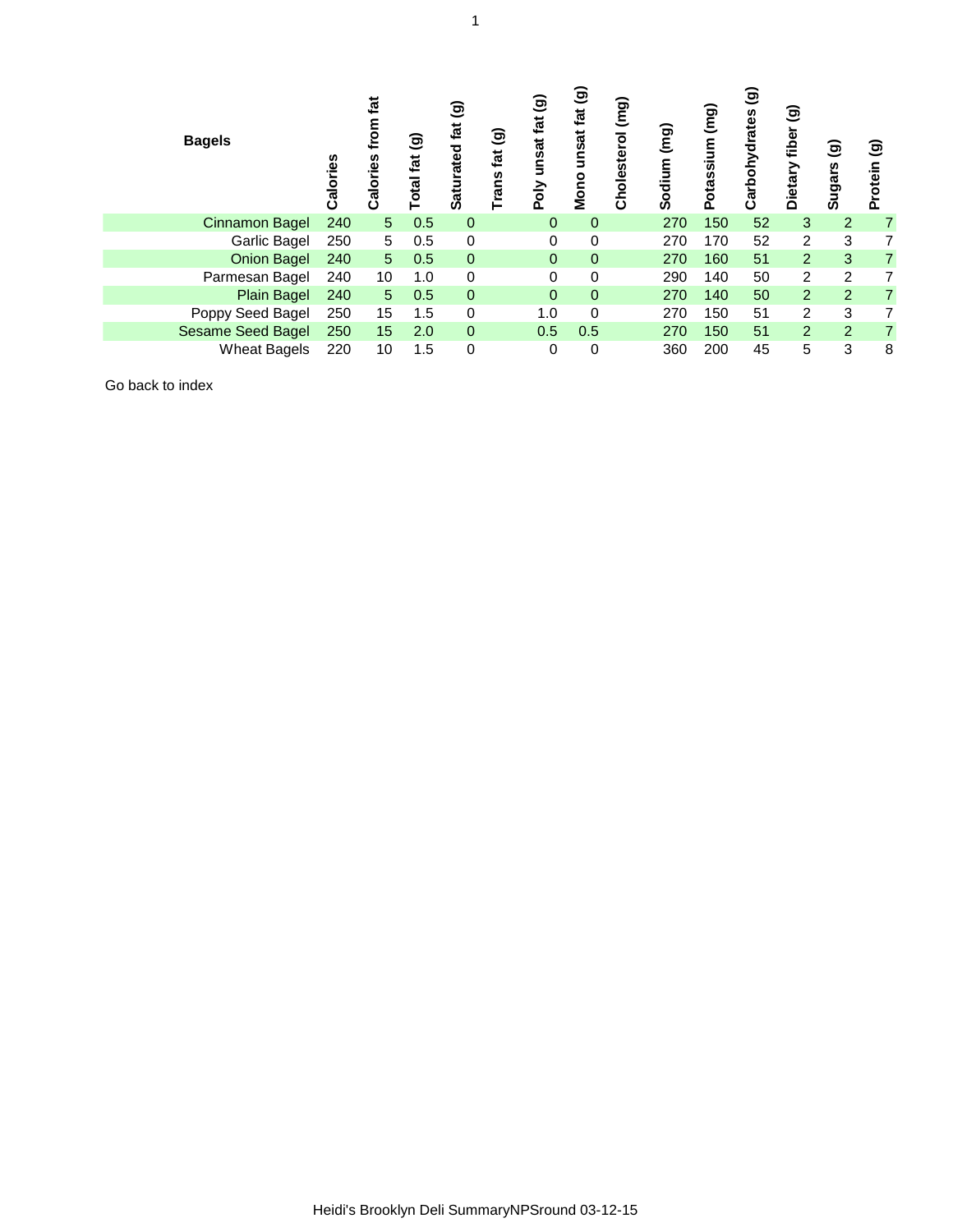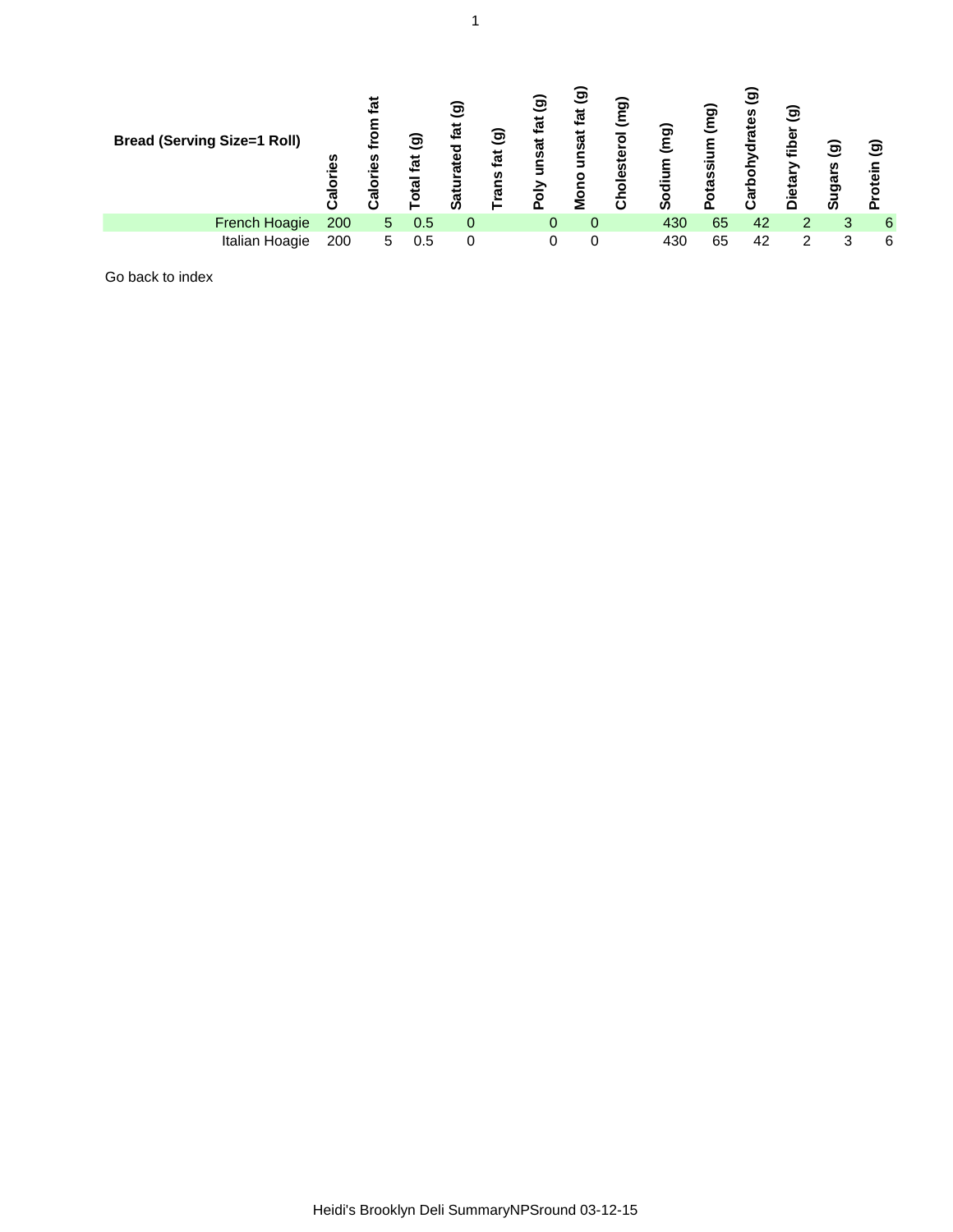| <b>Bread (Serving Size=2</b><br>Halves) | ories<br>⋍<br>ಸ | <u>ja</u><br><u>ies</u><br>$\frac{1}{3}$ | ම<br>fat | ම<br>fat<br>ated<br>∍<br>Sat | $\widehat{\mathbf{e}}$<br>fat<br><b>S</b><br>ᢐ | $\widehat{\mathbf{e}}$<br>$\tilde{\mathbf{z}}$<br>ᢐ<br>n<br>5<br>⋗ | ම<br>tat<br>پ<br>ၷ<br>۰<br>⋝ | o<br>ミ<br>$\mathbf{o}$<br>ē<br>ω<br>O<br>ŕ١ | ಕಾ<br>ທ | ଚ<br>ssi<br>ω | ಕಾ<br>n<br>ω<br>ಕ<br>ᢐ | ಕಾ<br>a١<br>ਵਿ<br>ᠭᢐ<br><u>َة</u><br>⌒ | ම<br>ω<br>o,<br>ທ | මි<br>oteir |
|-----------------------------------------|-----------------|------------------------------------------|----------|------------------------------|------------------------------------------------|--------------------------------------------------------------------|------------------------------|---------------------------------------------|---------|---------------|------------------------|----------------------------------------|-------------------|-------------|
| Ciabatta                                | 280             | 70                                       |          |                              |                                                | 3.0                                                                | 2.0                          |                                             | 350     | 70            | 46                     |                                        |                   | 6           |
|                                         |                 |                                          |          |                              |                                                |                                                                    |                              |                                             |         |               |                        |                                        |                   |             |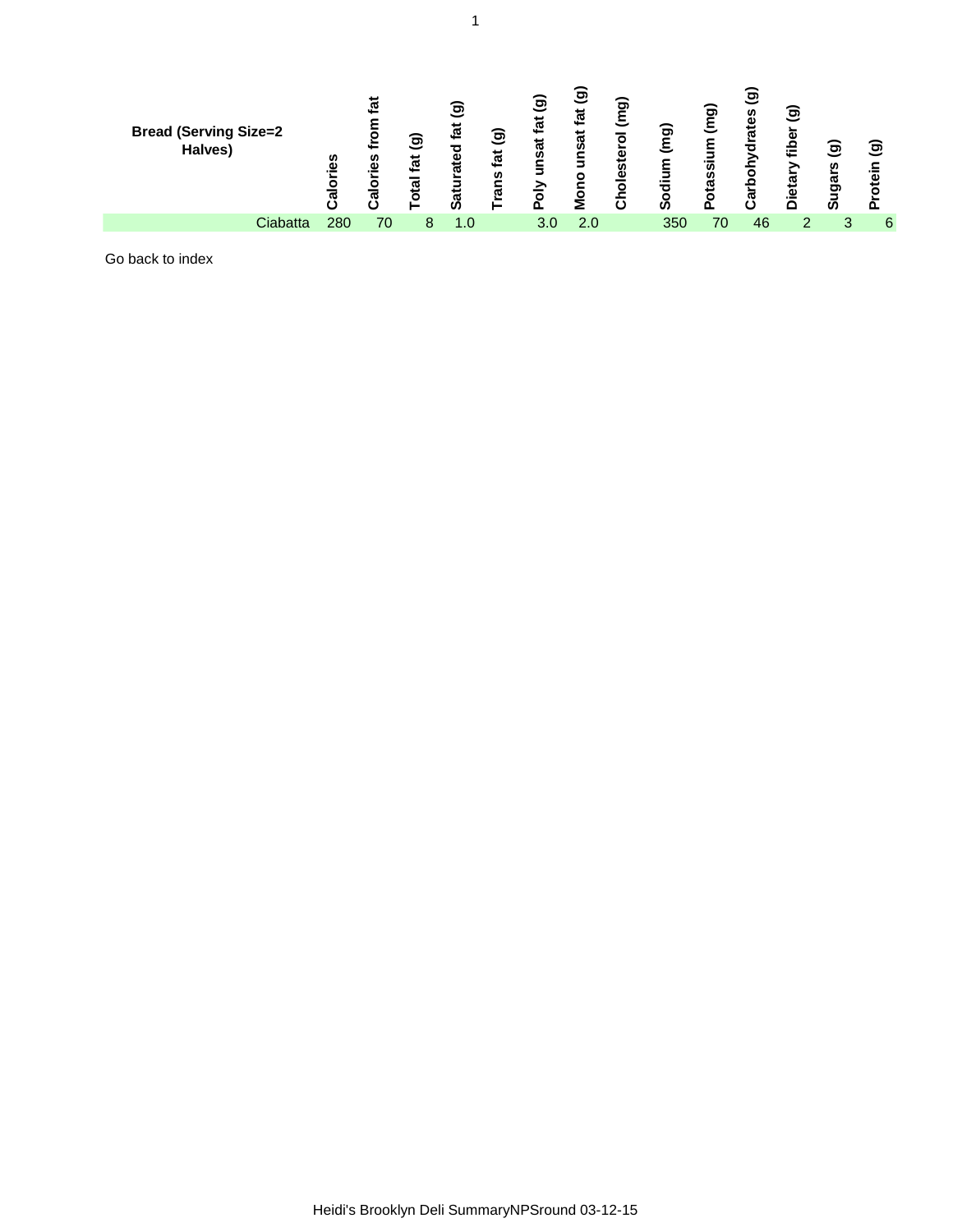| <b>Bread (Serving Size=2 Slices)</b> | ᢐ   | ທ<br>ದ | ම<br><u>tat</u><br>ត្ម<br>ō | මි<br>tat<br>ated<br>ដ | ම<br>tat<br>rans | මු<br>fat<br>unsat<br>증<br>Õ. | ම<br>tat<br>nsat<br>Mono | (mg)<br>Cholesterol | (mg)<br>odium<br>ഗ | (mg<br>otassium | ම<br>rates<br>ᅙ<br>Σ<br>Carbol | ම<br>fiber<br><b>Dietar</b> | ම<br>Sugars | මු<br>lein |
|--------------------------------------|-----|--------|-----------------------------|------------------------|------------------|-------------------------------|--------------------------|---------------------|--------------------|-----------------|--------------------------------|-----------------------------|-------------|------------|
| <b>Gluten Free Bread</b>             | 270 | 110    | 12                          | 1.5                    | $\Omega$         | 4.0                           | 6                        | 55                  | 410                | 130             | 38                             | 3                           | 6           | 5          |
| Lite Rye                             | 230 | 10     | 1.0                         | 0                      |                  | 0                             | 0                        |                     | 580                | 110             | 47                             | 3                           | 3           |            |
| Pumpernickel                         | 220 | 10     | 1.0                         | 0                      |                  | 0                             | 0                        |                     | 530                | 105             | 46                             | 3                           |             |            |
| Sourdough                            | 220 | 5      | 0.5                         | 0                      |                  | 0                             | 0                        |                     | 550                | 75              | 47                             | $\overline{2}$              | 4           | 6          |
| Wheat                                | 210 | 10     | 1.0                         | 0                      |                  | 0                             | 0                        |                     | 670                | 95              | 44                             | 3                           | 6           | 7          |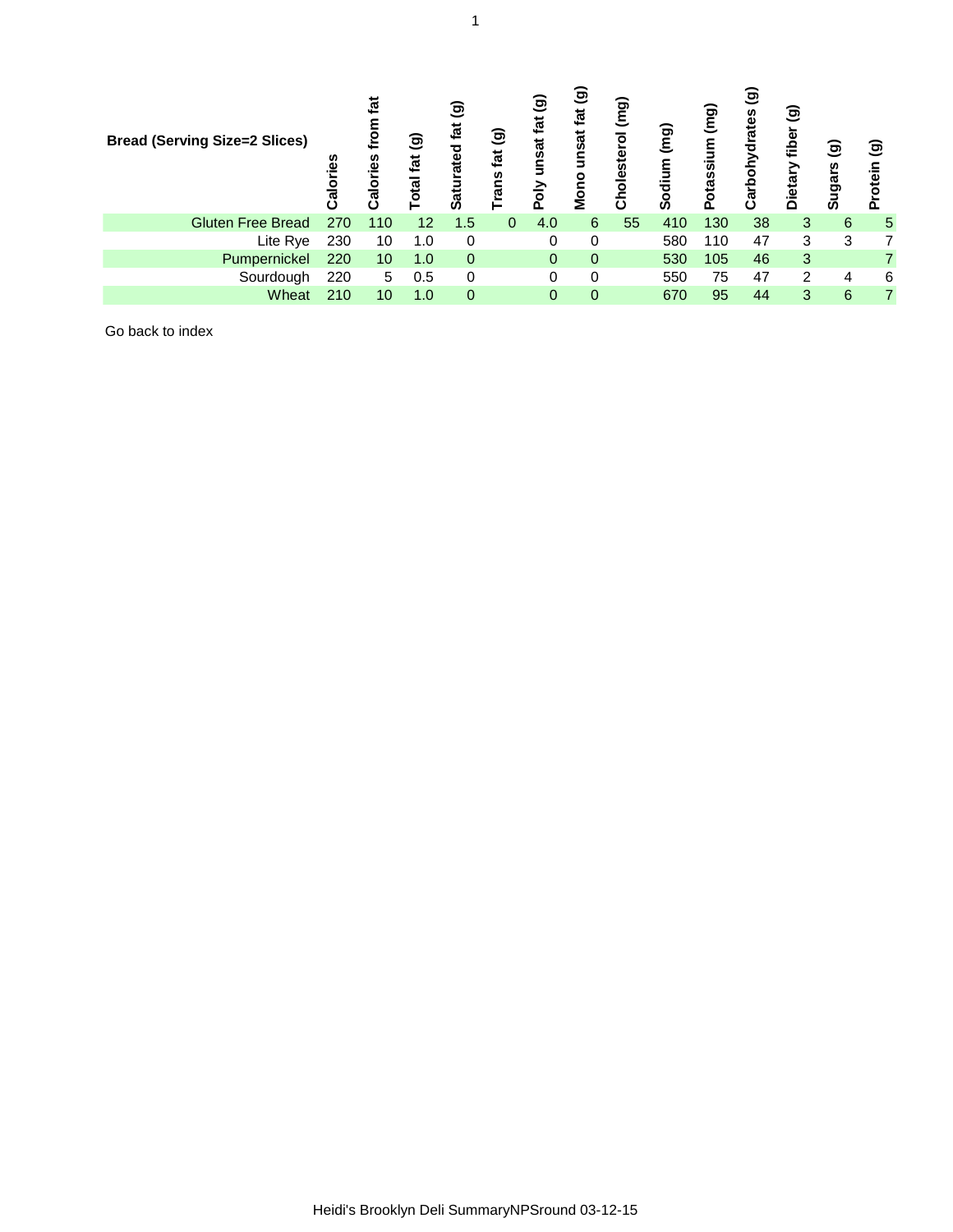| <b>Breakfast</b>                                                                 | Calories | Calories from fat | ම<br><b>Total fat</b> | Saturated fat (g) | ම<br>Trans fat | Poly unsat fat (g) | Mono unsat fat (g) | Cholesterol (mg) | Sodium (mg) | Potassium (mg) | $\widehat{\mathbf{e}}$<br>Carbohydrates | ම<br>fiber<br>Dietary | ම<br>Sugars    | $\widehat{\mathbf{e}}$<br>Protein |
|----------------------------------------------------------------------------------|----------|-------------------|-----------------------|-------------------|----------------|--------------------|--------------------|------------------|-------------|----------------|-----------------------------------------|-----------------------|----------------|-----------------------------------|
| <b>Heidi's Breakfast Burrito</b><br>(Bacon)                                      | 610      | 220               | 25                    | 9                 |                | 1.0                | 2.0                | 230              | 2130        | 250            | 67                                      | 4                     | $\overline{2}$ | 26                                |
| Heidi's Breakfast Burrito (Ham)                                                  | 570      | 170               | 19                    | 7                 |                | 1.0                | 2.0                | 240              | 2190        | 250            | 72                                      | 4                     | $6\phantom{1}$ | 25                                |
| <b>Heidi's Breakfast Burrito</b><br>(Sausage)                                    | 840      | 440               | 49                    | 18                |                | 1.0                | 2.0                | 275              | 1970        | 250            | 67                                      | $\overline{4}$        | $\overline{2}$ | 28                                |
| Veggie Breakfast Sandwich<br>with Plain Bagel                                    | 550      | 250               | 28                    | 8                 |                | 2.0                | 8                  | 35               | 440         | 720            | 66                                      | 8                     | 9              | 12                                |
| <b>World Famous Breakfast</b><br>Sandwich (Bacon) with Plain<br><b>Bagel And</b> | 520      | 190               | 22                    | 9                 |                | 1.0                | 2.0                | 245              | 1230        | 210            | 51                                      | $\overline{2}$        | 3              | 27                                |
| <b>World Famous Breakfast</b><br>Sandwich (Ham) with Plain<br>Bagel And C        | 490      | 140               | 16                    | $\overline{7}$    |                | 1.0                | 2.0                | 260              | 1490        | 210            | 57                                      | $\overline{2}$        | $\overline{7}$ | 27                                |
| <b>World Famous Breakfast</b><br>Sandwich (Sausage) with Plain<br>Bagel a        | 750      | 400               | 46                    | 18                |                | 1.0                | 2.0                | 290              | 1060        | 210            | 51                                      | $\overline{2}$        | 3              | 29                                |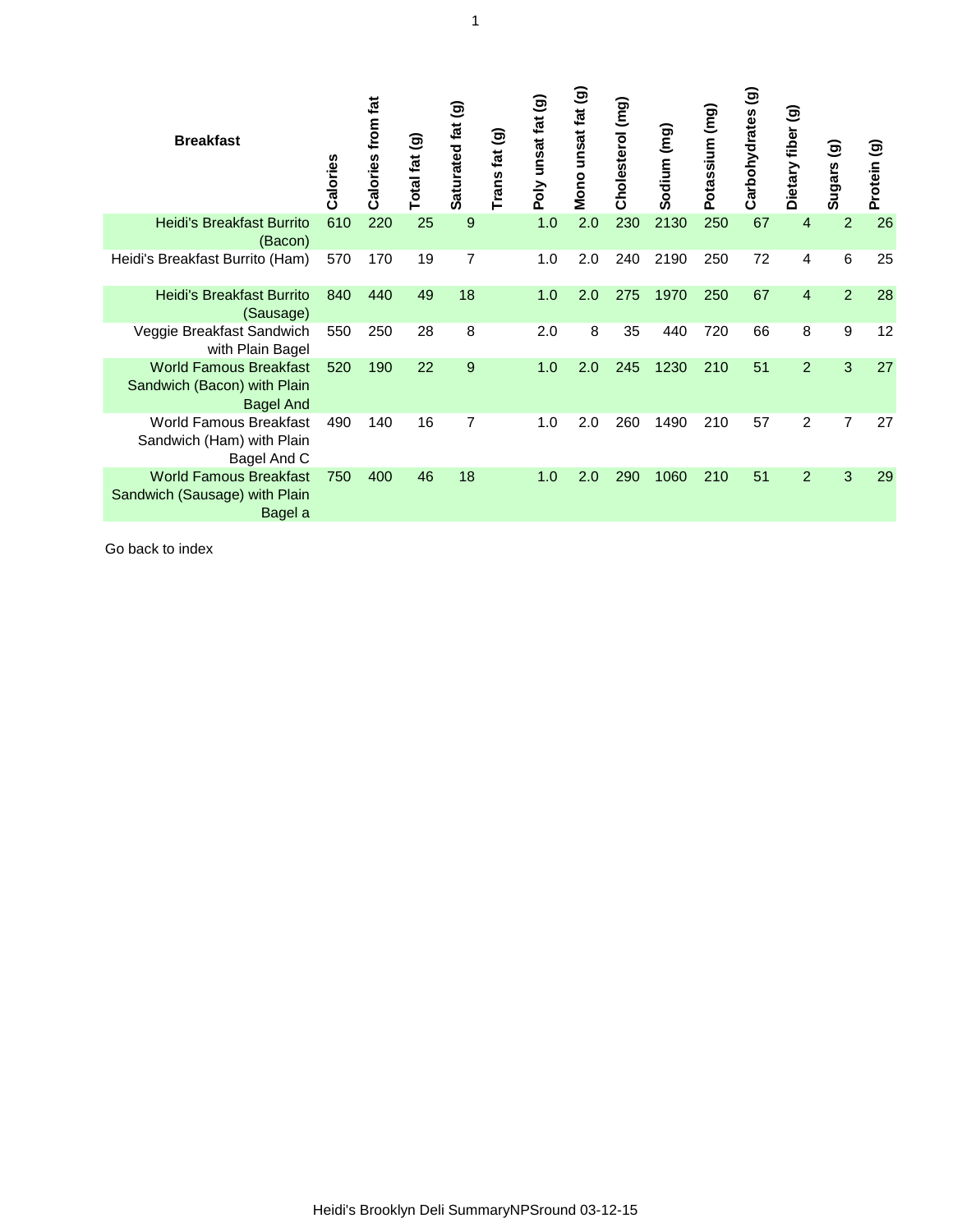| <b>Clean Cold Sandwiches (No</b><br><b>Bread Or Optional Spread)</b> | Calories | Calories from fat | Total fat (g)  | Saturated fat (g) | <u>ම</u><br>Trans fat | Poly unsat fat (g) | Mono unsat fat (g) | Cholesterol (mg) | Sodium (mg) | Potassium (mg) | Carbohydrates (g) | Dietary fiber (g) | Sugars (g)              | Protein (g) |
|----------------------------------------------------------------------|----------|-------------------|----------------|-------------------|-----------------------|--------------------|--------------------|------------------|-------------|----------------|-------------------|-------------------|-------------------------|-------------|
| <b>BLT with Avocado</b>                                              | 290      | 230               | 26             | $\overline{7}$    |                       | 1.0                | 5.0                | 15               | 360         | 470            | 10                | 5                 | 3                       | 5           |
| Bay Ridge Bomber                                                     | 570      | 390               | 44             | 10                |                       | 1.5                | 6                  | 245              | 1370        | 540            | 12                | 5                 | 4                       | 31          |
| Cajun Turkey with Avocado with<br><b>Cajun Sauce</b>                 | 320      | 170               | 20             | 2.5               |                       | 1.0                | 5.0                | 75               | 670         | 490            | 11                | 5                 | $\overline{\mathbf{4}}$ | 33          |
| <b>Chicken Salad Sandwich</b>                                        | 280      | 180               | 20             | 4.5               |                       | $\mathbf 0$        |                    | 40               | 610         | 240            | 11                | $\overline{2}$    | 8                       | 15          |
| <b>Country Dijon Egg Salad</b><br>Sandwich                           | 340      | 260               | 29             | 5                 |                       | 1.0                | 3.0                | 315              | 380         | 330            | $\overline{7}$    | $\overline{2}$    | $\overline{4}$          | 10          |
| Fresh Mozzarella with Pesto<br>Sauce                                 | 420      | 290               | 33             | 14                |                       |                    |                    | 60               | 450         | 170            | 8                 |                   | 5                       | 19          |
| <b>Genoa Salami And Provolone</b>                                    | 480      | 330               | 38             | 16                |                       | 0                  |                    | 105              | 1200        | 230            | 8                 | $\overline{2}$    | 3                       | 29          |
| Ham & Cheese                                                         | 350      | 150               | 17             | 8                 |                       | 0                  |                    | 100              | 1350        | 230            | 10                | $\overline{2}$    | $\overline{7}$          | 35          |
| Heidi's Club (Ham, Turkey And<br>Roast Beef)                         | 210      | 50                | $6\phantom{1}$ | 2.0               |                       | $\overline{0}$     |                    | 80               | 780         | 230            | $\overline{7}$    | $\overline{2}$    | $\overline{\mathbf{4}}$ | 33          |
| Heidi's Club (Turkey And<br>Bacon)                                   | 270      | 130               | 14             | 4.0               |                       | $\overline{0}$     |                    | 80               | 830         | 230            | 6                 | $\overline{2}$    | 3                       | 34          |
| <b>Italian Submarine</b>                                             | 800      | 610               | 69             | 19                |                       | 15                 | 12                 | 95               | 1280        | 250            | 8                 | $\overline{2}$    | 5                       | 31          |
| Lox (Nova Scotia Salmon) with<br><b>Cream Cheese</b>                 | 300      | 170               | 19             | 10                |                       | $\mathbf 0$        | 2.0                | 70               | 610         | 290            | 8                 | $\overline{2}$    | 5                       | 24          |
| Pastrami                                                             | 260      | 120               | 14             | 5                 |                       |                    |                    | 90               | 1400        |                |                   |                   |                         | 27          |
| Roast Beef                                                           | 190      | 45                | 5.0            | 2.0               |                       | 0                  |                    | 75               | 330         | 230            | 6                 | $\overline{2}$    | 3                       | 30          |
| <b>Roast Turkey</b>                                                  | 150      | 20                | 2.0            |                   |                       | $\mathbf 0$        |                    | 70               | 600         | 230            | $6\phantom{1}6$   | $\overline{2}$    | 3                       | 32          |
| Transplanted New Yorker with<br>Cajun Sauce                          | 540      | 360               | 41             | 14                |                       | 1.0                | 5.0                | 90               | 1260        | 490            | 14                | 5                 | 6                       | 30          |
| <b>Tuna Salad Sandwich</b>                                           | 270      | 150               | 17             | 2.5               |                       | $\mathbf 0$        |                    | 45               | 540         | 440            | 11                | $\overline{2}$    | $\overline{7}$          | 17          |
| Veggie Sandwich with Cream<br>Cheese                                 | 220      | 140               | 16             | $\overline{7}$    |                       | 1.5                | $\overline{7}$     | 25               | 135         | 590            | 15                | 6                 | 6                       | 5           |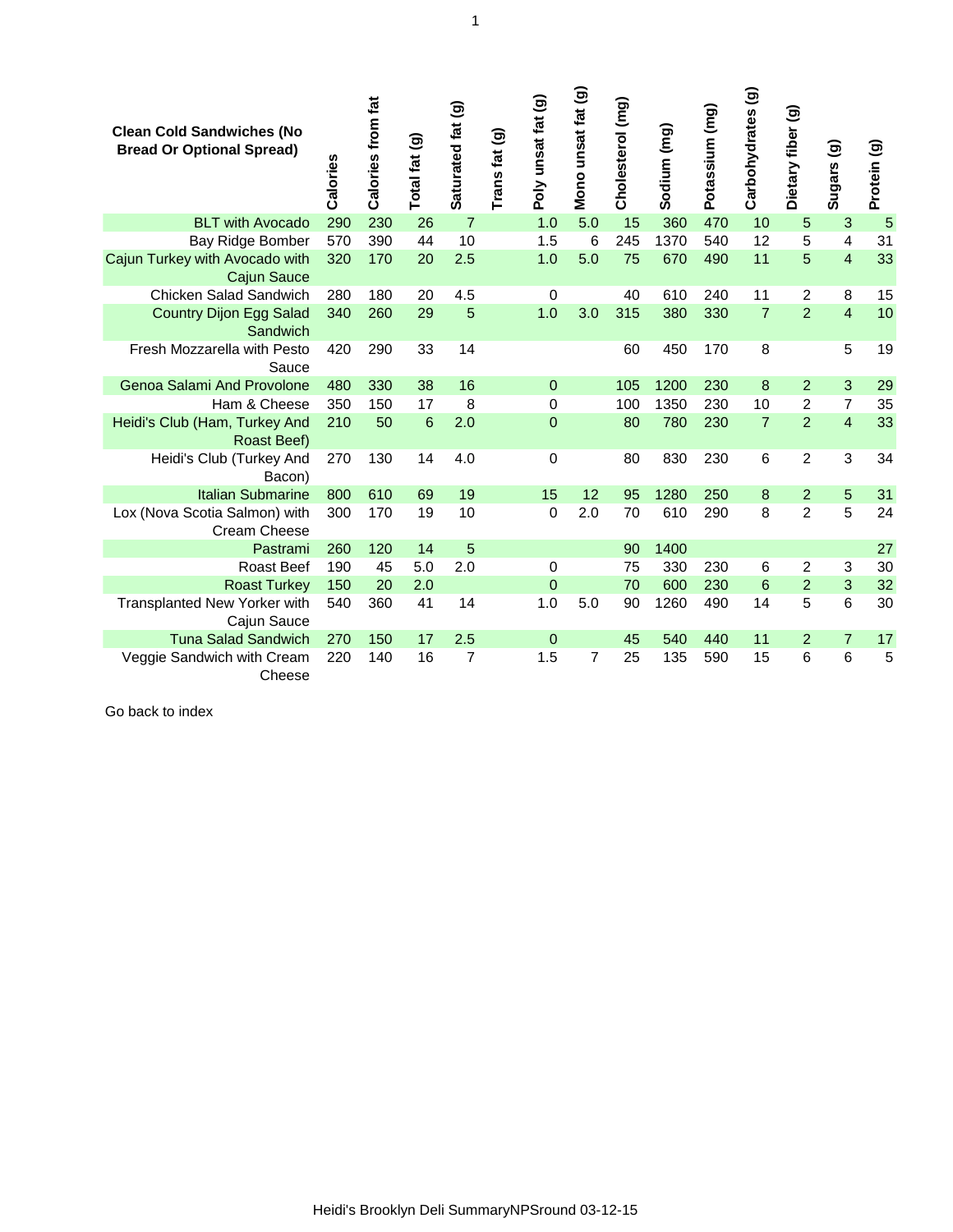| <b>Clean Hot Sandwiches (No</b><br><b>Bread Or Optional Spread)</b> | Calories | Calories from fat | Total fat (g) | Saturated fat (g) | Trans fat <sub>(g)</sub> | Poly unsat fat (g) | Mono unsat fat (g) | Cholesterol (mg) | Sodium (mg) | Potassium (mg) | Carbohydrates (g) | Dietary fiber (g) | Sugars (g)       | Protein (g)    |
|---------------------------------------------------------------------|----------|-------------------|---------------|-------------------|--------------------------|--------------------|--------------------|------------------|-------------|----------------|-------------------|-------------------|------------------|----------------|
| American Chicken                                                    | 220      | 35                | 4.0           | 3.5               |                          | $\mathbf 0$        | $\boldsymbol{0}$   | 55               | 1570        | 300            | 20                | 3                 | $\overline{4}$   | 26             |
| American Chicken: Add<br>Cheddar                                    | 130      | 90                | 10            | $6\phantom{1}6$   |                          |                    |                    | 40               | 210         |                |                   |                   |                  | $\overline{9}$ |
| American Chicken: Add Havarti                                       | 130      | 80                | 9             | $6\phantom{1}6$   |                          |                    |                    | 35               | 190         |                |                   |                   |                  | 8              |
| American Chicken: Add Pepper<br>Jack                                | 130      | 90                | 10            | $6\phantom{1}6$   |                          |                    |                    | 35               | 190         |                | 1                 |                   |                  | 8              |
| American Chicken: Add<br>Provolone                                  | 110      | 80                | 9             | $6\phantom{1}6$   |                          |                    |                    | 25               | 280         |                |                   |                   |                  | $\bf{8}$       |
| American Chicken: Add Swiss                                         | 170      | 110               | 12            | 8                 |                          |                    |                    | 45               | 90          |                | $\overline{2}$    |                   |                  | 12             |
| <b>Brooklyn Hot Dog with Mustard</b>                                | 390      | 200               | 22            | $\overline{7}$    | 1.0                      | 1.0                | $6\phantom{1}$     |                  | 1180        | 60             | 31                |                   | 5                | 17             |
| Cajun Crab Cake with Cajun<br>Sauce                                 | 560      | 390               | 44            | $6\phantom{1}6$   |                          | 1.0                | 5.0                | 65               | 1230        | 490            | 32                | 5                 | 10               | 22             |
| Chicken Parmesan with<br><b>Marinara Sauce</b>                      | 410      | 150               | 18            | 11                | $\mathbf 0$              | $\boldsymbol{0}$   | $\mathbf 0$        | 90               | 2460        | 65             | 23                | 3                 | $\overline{7}$   | 38             |
| Coney Island Reuben (Corned<br>Beef) with 1000                      | 520      | 320               | 36            | 14                |                          |                    |                    | 135              | 2020        | 105            | 9                 |                   | $\overline{7}$   | 38             |
| <b>Coney Island Reuben</b><br>(Pastrami) with 1000 Isl              | 520      | 320               | 36            | 14                |                          |                    |                    | 135              | 1860        | 105            | 9                 |                   | $\overline{7}$   | 36             |
| Eggplant Parmesan with<br>Marinara Sauce                            | 520      | 330               | 37            | 12                | $\mathbf 0$              | 8                  | 6                  | 35               | 1250        | 200            | 29                | 5                 | 9                | 17             |
| French Dip with Au Jus                                              | 190      | 40                | 4.5           | 2.0               |                          |                    |                    | 75               | 1860        | $\mathbf 0$    | 5                 |                   |                  | 28             |
| Hot Corned Beef with Cole<br>Slaw                                   | 370      | 190               | 22            | $\overline{7}$    |                          | $\mathbf 0$        |                    | 80               | 1480        | 230            | 17                | 3                 | 13               | 28             |
| Italian Sausage & Peppers with<br><b>Marinara Sauce</b>             | 540      | 400               | 45            | 10                |                          | 10                 | 8                  | 55               | 1370        | 190            | 16                | 3                 | $\overline{9}$   | 16             |
| Meatball with Marinara Sauce                                        | 490      | 310               | 35            | 15                |                          |                    |                    | 80               | 1600        |                | 16                | $\overline{2}$    | $\overline{7}$   | 27             |
| Pastrami                                                            | 450      | 210               | 24            | 9                 |                          |                    |                    | 160              | 2360        |                |                   |                   |                  | 49             |
| Roasted Italian Peppers with<br>Marinara Sauce                      | 270      | 170               | 20            | 5.0               |                          | 4.5                | 3.5                | 15               | 940         | 220            | 16                | 3                 | $\boldsymbol{9}$ | $\overline{7}$ |
| Salmon Melt with Cajun Sauce                                        | 550      | 370               | 42            | 15                |                          | 1.0                | 5.0                | 95               | 730         | 490            | 13                | 5                 | 4                | 34             |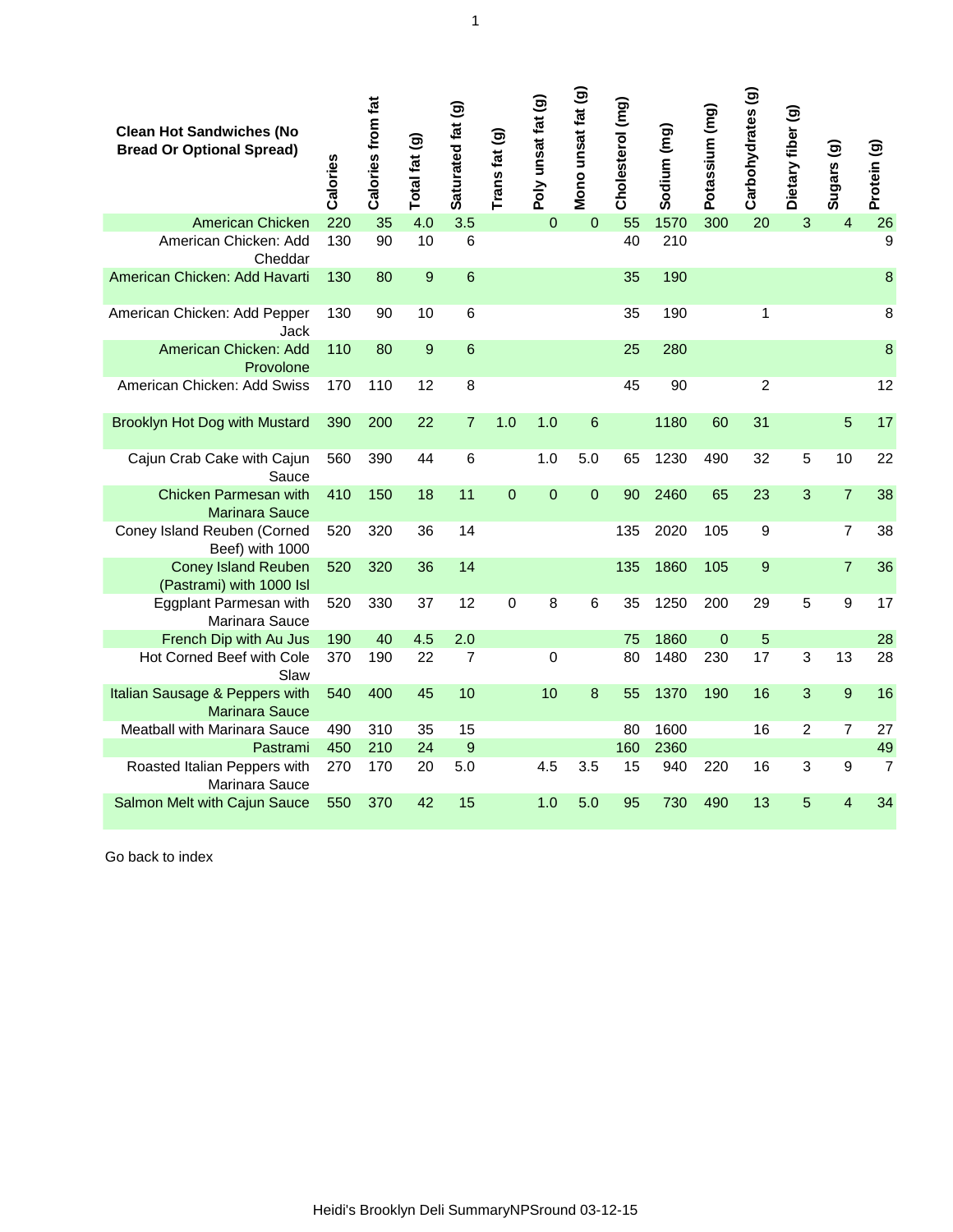| <b>Clean Salads (No Dressing)</b> | ທ<br><u>نة.</u><br>ے<br>© | ᅝ<br>n<br>᠊ᢛ | ම<br>tat<br>otal | ම<br>tat<br>ated<br>Satur | ම<br>tat<br>rans | ಕಾ<br>fat<br>unsat<br>Poly | ම<br>tat<br>unsat<br>Mono | (mg)<br>Cholesterol | em)<br>Sodium   | (mg)<br>Potassium | ම<br>ဖာ<br>arbohydrate<br>Ω | ි<br>fiber<br><b>Dieta</b> | ೨<br>Sugars    | ಕಾ<br>Protein |
|-----------------------------------|---------------------------|--------------|------------------|---------------------------|------------------|----------------------------|---------------------------|---------------------|-----------------|-------------------|-----------------------------|----------------------------|----------------|---------------|
| <b>Awesome Salad</b>              | 270                       | 180          | 20               | 7                         |                  | 1.0                        | 5.0                       | 25                  | 140             | 700               | 13                          | 7                          | 4              | 11            |
| Caesar Salad                      | 160                       | 70           | 8                | 4.5                       | $\mathbf{0}$     | $\Omega$                   | 0                         | 20                  | 500             | 290               | 11                          | 3                          | 2              | 11            |
| <b>Chef Salad</b>                 | 490                       | 210          | 24               | 11                        |                  | 1.0                        | 2.5                       | 330                 | 1380            | 490               | 18                          | 3                          | $\overline{7}$ | 48            |
| <b>Greek Salad</b>                | 270                       | 140          | 16               | 4.5                       |                  | 0                          | 0                         | 20                  | 1630            | 540               | 23                          | 5                          | 5              | 8             |
| <b>Green Salad</b>                | 60                        | 5            | 0.5              | $\Omega$                  |                  | 0                          |                           |                     | 15 <sub>1</sub> | 570               | 12                          | 4                          | $6\phantom{1}$ | 3             |
| Green Salad with Chicken          | 210                       | 40           | 4.5              | 4.0                       |                  | 0                          |                           | 70                  | 690             | 570               | 12                          | 4                          | 6              | 31            |
| <b>Green Salad with Salmon</b>    | 300                       | 130          | 15               | 6                         |                  | 0                          |                           | 60                  | 530             | 570               | 12                          | 4                          | 6              | 31            |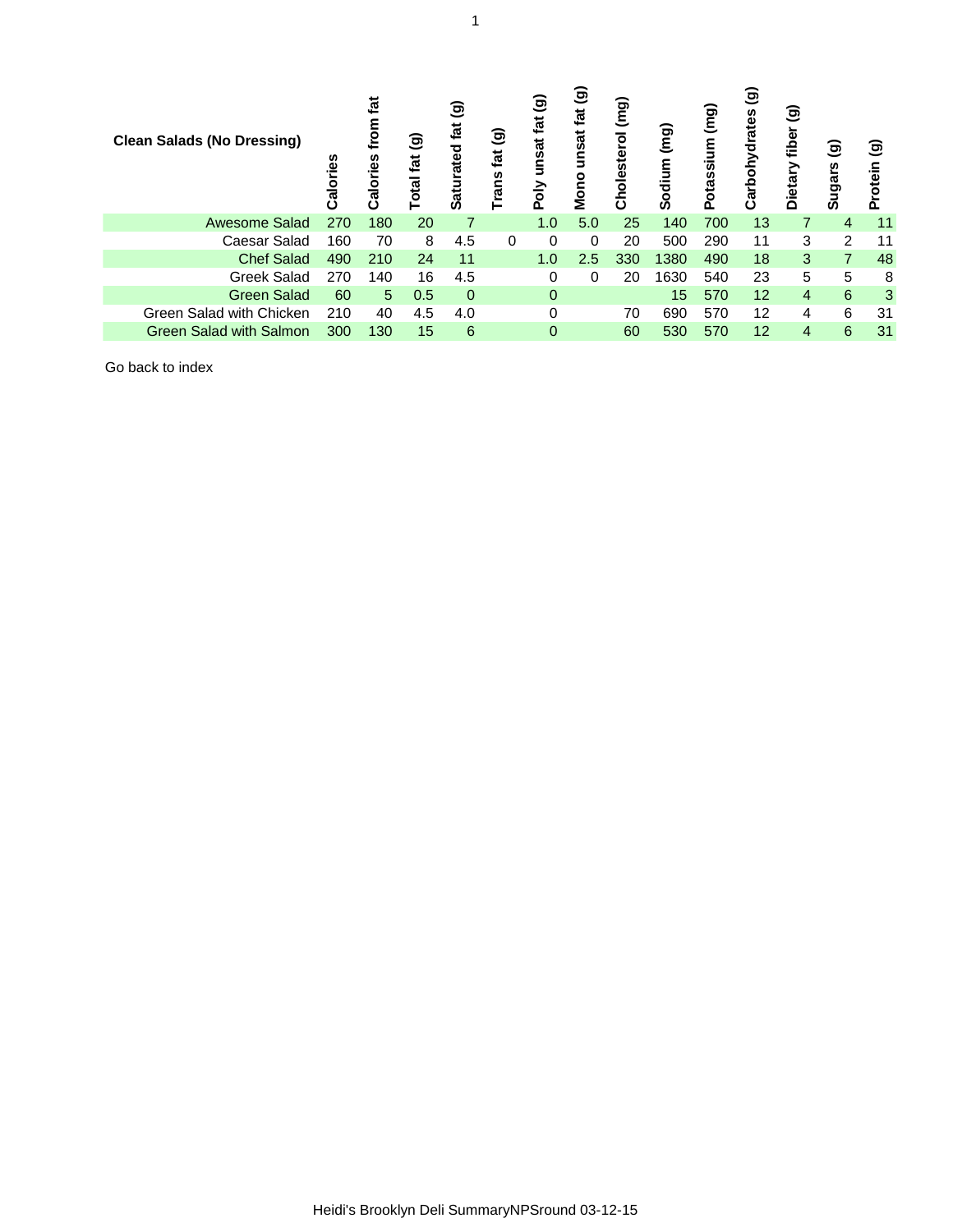| <b>Clean Wraps (On Tomato</b><br><b>Basil Tortilla)</b> | alories | ផ<br>틍<br>ທ<br><u>ق.</u><br>alori | ම<br>otal fat | ම<br>tat<br>Saturated | ම<br>tat<br>Trans | ම<br>fat<br>unsat<br>Poly | ම<br>fat<br>unsat<br>Mono | (mg)<br><b>Cholesterol</b> | (mq)<br>Sodium | <b>E</b><br>Potassium | ම<br>Carbohydrates | ම<br>fiber<br>Dietary | စ<br>Sugars             | ම<br>Protein |
|---------------------------------------------------------|---------|-----------------------------------|---------------|-----------------------|-------------------|---------------------------|---------------------------|----------------------------|----------------|-----------------------|--------------------|-----------------------|-------------------------|--------------|
| Brooklyn Veggie Wrap                                    | 650     | 300                               | 34            | 15                    |                   | 1.0                       | $\overline{7}$            | 50                         | 1140           | 600                   | 73                 | 8                     | 8                       | 16           |
| Caribbean Ham & Cheese                                  | 660     | 270                               | 31            | 8                     |                   | 1.0                       | 5.0                       | 55                         | 1660           | 530                   | 65                 | 7                     | 6                       | 30           |
| Chicken Salad Wrap                                      | 590     | 240                               | 27            | $\overline{7}$        |                   | $\Omega$                  |                           | 40                         | 1330           | 240                   | 63                 | 4                     | 8                       | 23           |
| Country Dijon Egg Salad Wrap                            | 650     | 320                               | 36            | 8                     |                   | 1.0                       | 3.0                       | 315                        | 1100           | 330                   | 59                 | 4                     | $\overline{\mathbf{4}}$ | 18           |
| Tuna Salad Wrap                                         | 580     | 210                               | 24            | 5                     |                   | 0                         |                           | 45                         | 1260           | 440                   | 63                 | 4                     | $\overline{7}$          | 25           |
| <b>Turkey Wrap</b>                                      | 440     | 80                                | 9             | 3.0                   |                   | 0                         |                           | 55                         | 1170           | 380                   | 59                 | 5                     | 4                       | 33           |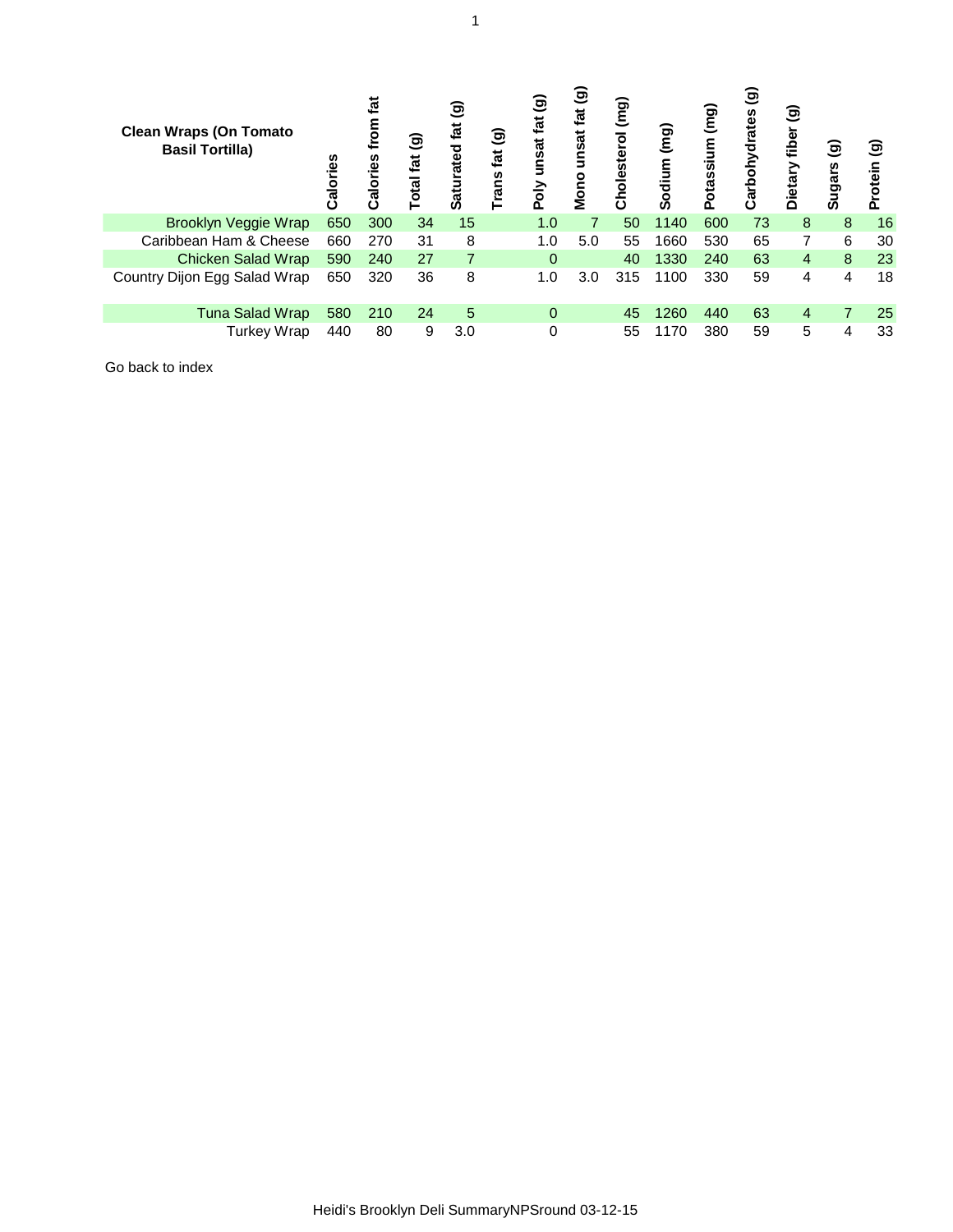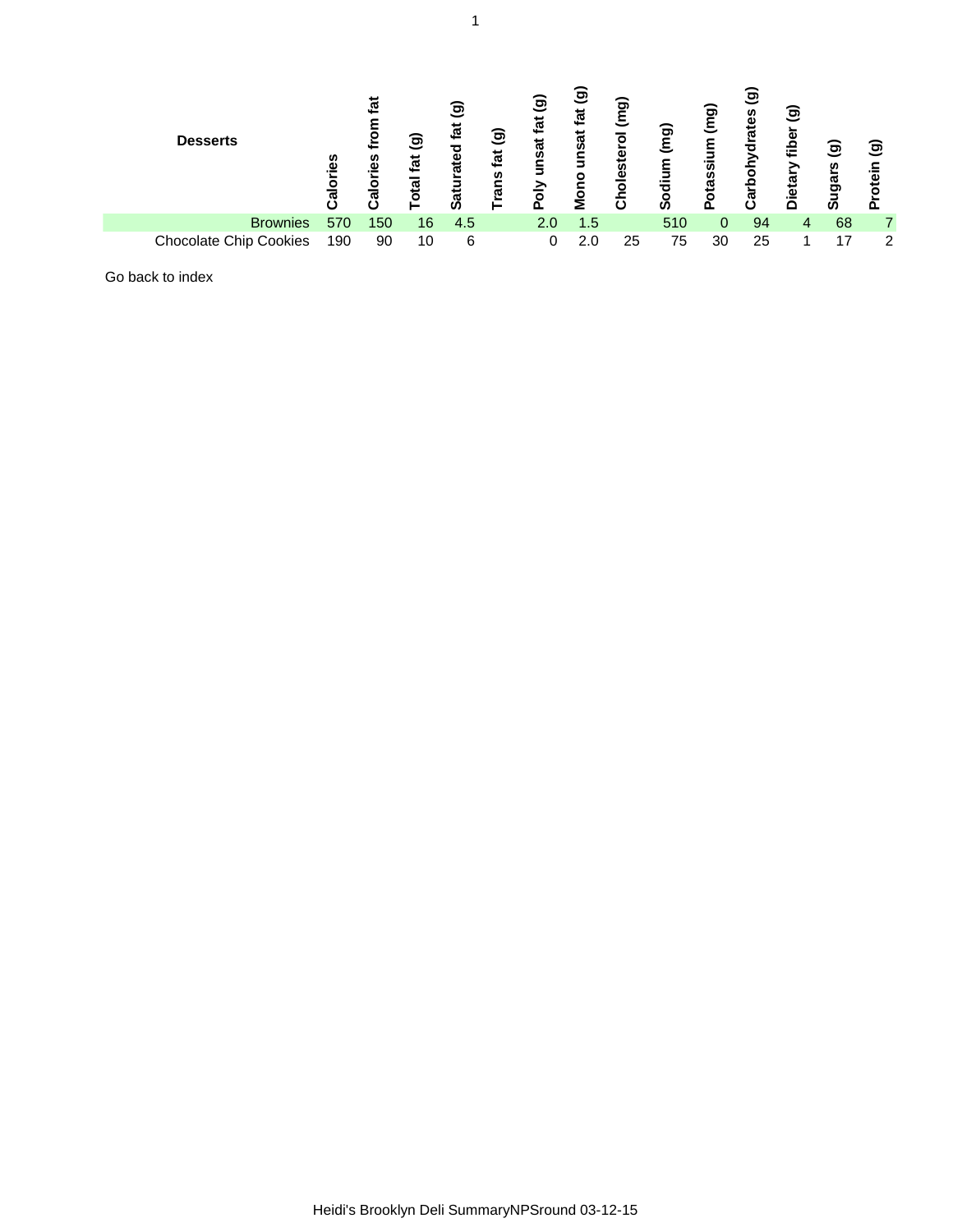| <b>Dressings</b>                     | ë<br>ಹ | ថ្ន<br>n<br>≅.<br><u>ior</u> | ම<br>fat<br>otal | ಕಾ<br>tat<br>rated<br>atur<br>Ø | ම<br>fat<br>rans | ම<br>tat<br>unsat<br>Poly | ම<br>fat<br>unsat<br>Mono | (mg)<br>sterol<br><u>iele</u><br>$\circ$ | (mg)<br>Sodium | (mg)<br>otassium<br>o. | ම<br>arbohydrates<br>ω | ම<br>fibe<br>Dietary | ම<br>iugars<br>ທ | මු<br>ء<br>ق |
|--------------------------------------|--------|------------------------------|------------------|---------------------------------|------------------|---------------------------|---------------------------|------------------------------------------|----------------|------------------------|------------------------|----------------------|------------------|--------------|
| <b>Balsamic Vinaigrette Dressing</b> | 120    | 100                          | 11               | 1.5                             |                  | 4.0                       | 4.5                       |                                          | 430            |                        | 5                      |                      | 4                |              |
| <b>Creamy Caesar Dressing</b>        | 180    | 160                          | 18               | 3.5                             |                  |                           |                           | 20                                       | 470            |                        | 3                      |                      |                  |              |
| Go back to index                     |        |                              |                  |                                 |                  |                           |                           |                                          |                |                        |                        |                      |                  |              |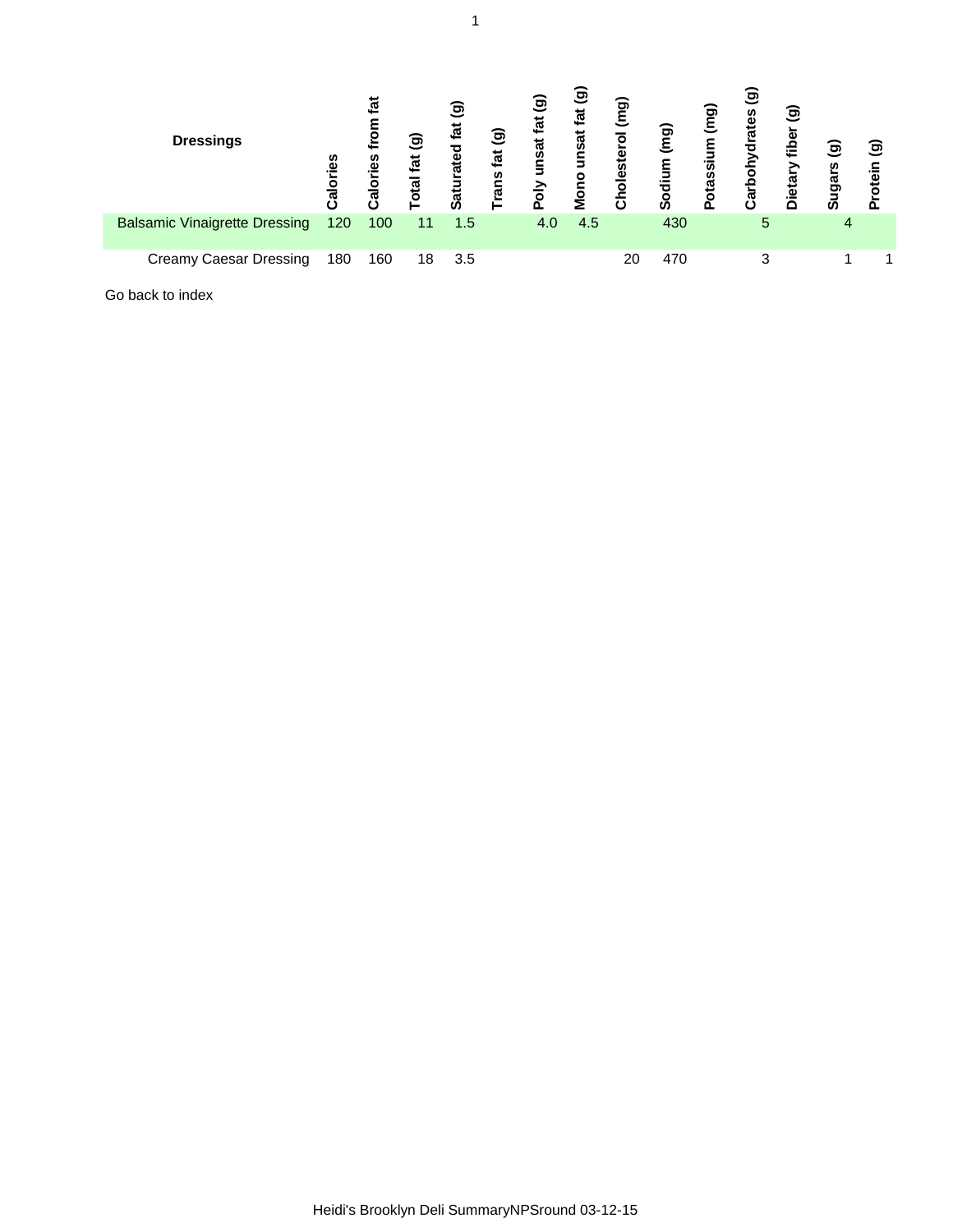| <b>Side</b>         | es.<br>ত | tat<br>n<br>ω<br>ಸ | ම<br>fat<br>otal | ම<br>tat<br>ated<br>Satu | ම<br>tat<br>rans | $\widehat{\mathbf{e}}$<br>fat<br>unsat<br>Poly | $\widehat{\mathbf{e}}$<br>tat<br>unsat<br>Mono | (mq)<br>holesterol<br>ပ | (mg)<br>Sodium | (mg)<br>otassium<br>൨ | ම<br>Carbohydrates | $\widehat{\mathbf{e}}$<br>fibe<br>Dietary | $\widehat{\mathbf{g}}$<br><b>Sugars</b> | ම<br>tein<br>o |
|---------------------|----------|--------------------|------------------|--------------------------|------------------|------------------------------------------------|------------------------------------------------|-------------------------|----------------|-----------------------|--------------------|-------------------------------------------|-----------------------------------------|----------------|
| <b>Cole Slaw</b>    | 130      | 90                 | 10               | 2.0                      |                  |                                                |                                                |                         | 200            |                       | 11                 | 2                                         | 10                                      |                |
| Pickle Spear        |          |                    |                  |                          |                  |                                                |                                                |                         | 470            |                       |                    |                                           |                                         |                |
| <b>Potato Salad</b> | 240      | 150                | 17               | 2.5                      |                  |                                                |                                                | 15                      | 530            |                       | 18                 | 2                                         |                                         | 2              |
|                     |          |                    |                  |                          |                  |                                                |                                                |                         |                |                       |                    |                                           |                                         |                |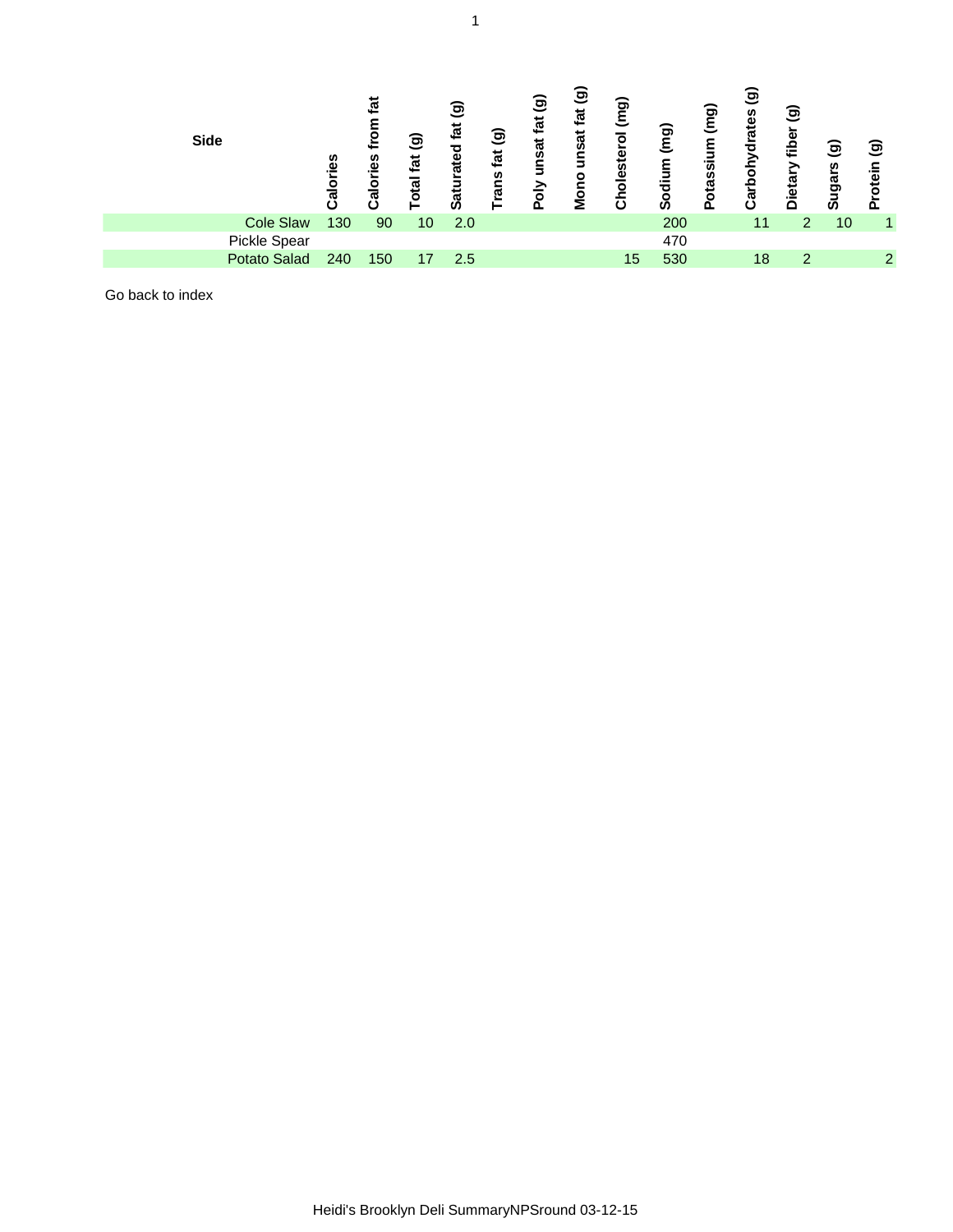| <b>Smoothies</b>                     | n<br>Calorie | fat<br>틍<br>ທ<br>alorie | ම<br>fat<br>otal | ම<br>fat<br>aturated<br><b>SO</b> | ම<br>fat<br>rans | ම<br>fat<br>unsat<br>Poly | ම<br>fat<br>unsat<br>Mono | (mg)<br>Cholesterol | (mg)<br>odium<br>ທ | ίβ<br>Ο<br>otassium<br>൨ | ම<br>arbohydrates<br>ن | ම<br>fiber<br>Dietary | $\overline{9}$<br>Sugars | ම<br>Protein   |
|--------------------------------------|--------------|-------------------------|------------------|-----------------------------------|------------------|---------------------------|---------------------------|---------------------|--------------------|--------------------------|------------------------|-----------------------|--------------------------|----------------|
| <b>Black Sunshine with Spirulina</b> | 230          | 10 <sup>1</sup>         | 1.0              | $\mathbf{0}$                      |                  | $\overline{0}$            | 0                         |                     | 35                 | 330                      | 56                     | $\overline{7}$        | 45                       | $\overline{4}$ |
| <b>Blueberry Monster</b>             | 310          | 10                      | 1.0              | 0                                 |                  | 0                         | 0                         |                     | 15                 | 540                      | 79                     | 7                     | 57                       | 3              |
| <b>Caribbean Spice</b>               | 320          | $5\phantom{.}$          | 0.5              | $\boldsymbol{0}$                  |                  | $\mathbf 0$               | 0                         |                     | 15                 | 670                      | 82                     | 7                     | 61                       | $\mathfrak{S}$ |
| <b>Fruit Basket</b>                  | 330          | 10                      | 1.0              | 0                                 |                  | 0                         | 0                         |                     | 15                 | 740                      | 81                     | 8                     | 60                       | 4              |
| Ocean Breeze                         | 210          | $\overline{0}$          | $\mathbf 0$      |                                   |                  | $\Omega$                  |                           |                     | 10 <sup>°</sup>    | 170                      | 53                     | 3                     | 35                       | 1              |
| Power Punch                          | 300          | 10                      | 1.0              | 0                                 |                  | 0                         | 0                         | 10                  | 40                 | 660                      | 70                     | 6                     | 50                       | 6              |
| <b>Summer Splash</b>                 | 280          | 5                       | 1.0              | $\boldsymbol{0}$                  |                  | $\Omega$                  | 0                         |                     | 15                 | 690                      | 71                     | $6\phantom{1}$        | 53                       | $\mathbf{3}$   |
| Triple Berry                         | 330          | 10                      | 1.5              | 0                                 |                  | 0.5                       | 0                         |                     | 15                 | 690                      | 81                     | 10                    | 56                       | 4              |
| <b>Tropical Tumbler</b>              | 290          | $\mathbf{0}$            | $\mathbf 0$      | $\overline{0}$                    |                  | $\overline{0}$            |                           |                     | 15                 | 510                      | 72                     | 5                     | 54                       | $\overline{2}$ |